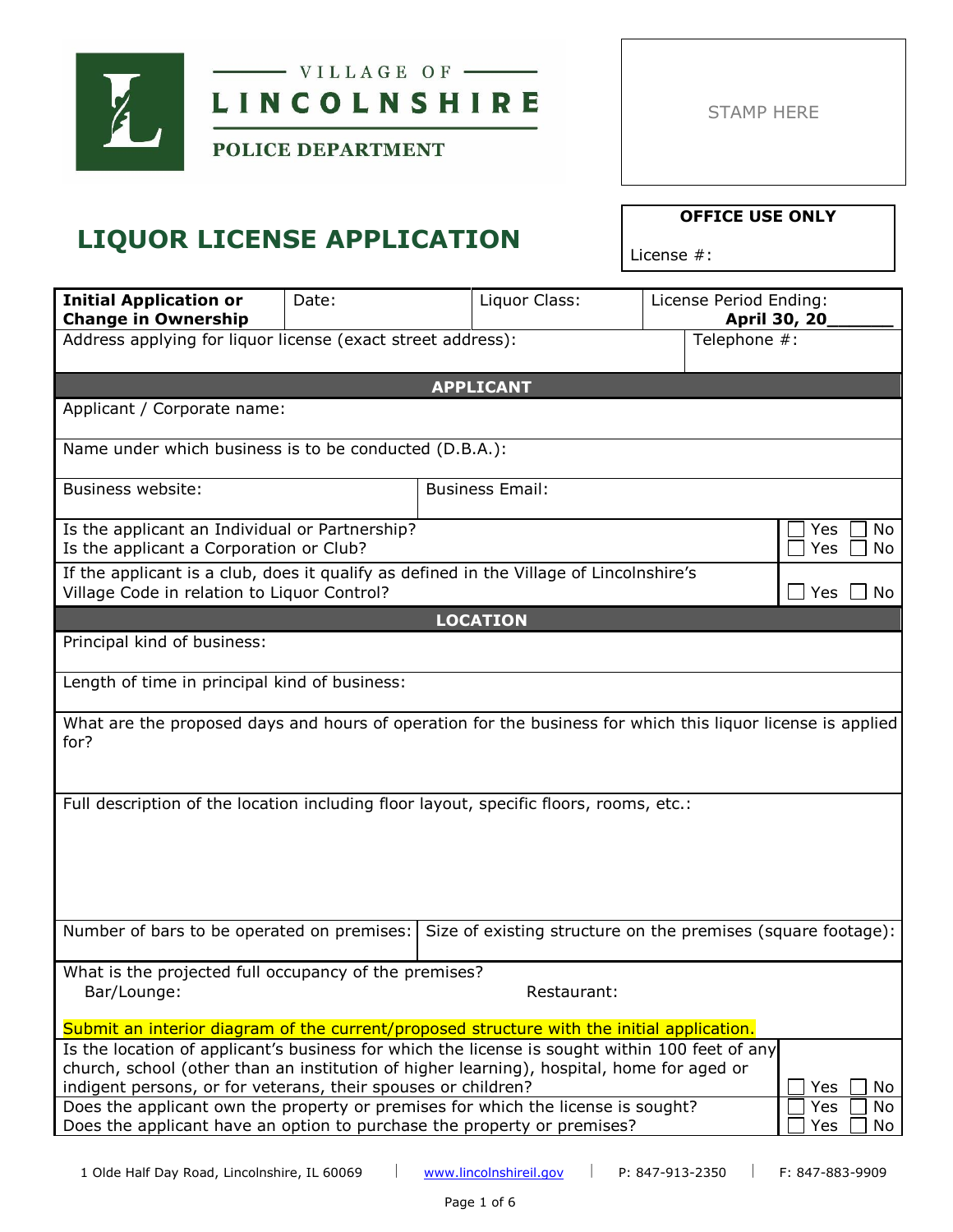| <b>LOCATION, CONTINUED</b>                                                                                                                                                                                                                                                                                                                                                            |     |                                         |  |                     |    |
|---------------------------------------------------------------------------------------------------------------------------------------------------------------------------------------------------------------------------------------------------------------------------------------------------------------------------------------------------------------------------------------|-----|-----------------------------------------|--|---------------------|----|
| List owner(s) of the property or premises for which the application for the creation of a liquor license is<br>sought:                                                                                                                                                                                                                                                                |     |                                         |  |                     |    |
| <b>Owner Name:</b>                                                                                                                                                                                                                                                                                                                                                                    |     | Telephone #:                            |  |                     |    |
| <b>Residence Address:</b>                                                                                                                                                                                                                                                                                                                                                             |     |                                         |  |                     |    |
| <b>Business Address:</b>                                                                                                                                                                                                                                                                                                                                                              |     |                                         |  |                     |    |
| Has the applicant signed a lease on such premises covering the full period for which the<br>license is sought? If yes, give the following information about the lessor:                                                                                                                                                                                                               |     |                                         |  | $\Box$ Yes $\,\Box$ | No |
| Lessor Name:                                                                                                                                                                                                                                                                                                                                                                          |     | Telephone #:                            |  |                     |    |
| Address:                                                                                                                                                                                                                                                                                                                                                                              |     |                                         |  |                     |    |
| Period covered by<br>From:<br>lease:                                                                                                                                                                                                                                                                                                                                                  | To: |                                         |  |                     |    |
| Options, full particulars:                                                                                                                                                                                                                                                                                                                                                            |     |                                         |  |                     |    |
| Lessor's Agent Name:                                                                                                                                                                                                                                                                                                                                                                  |     | Telephone #:                            |  |                     |    |
| Address:                                                                                                                                                                                                                                                                                                                                                                              |     |                                         |  |                     |    |
| Submit a copy of the Deed or Contract for Deed or lease and any option agreements with initial<br>application.                                                                                                                                                                                                                                                                        |     |                                         |  |                     |    |
| Does applicant seek a license to sell alcoholic liquor upon the premises as a restaurant?                                                                                                                                                                                                                                                                                             |     |                                         |  | Yes                 | No |
| If so, are premises:<br>Maintained and held out to the public where meals are actually and regularly served?                                                                                                                                                                                                                                                                          |     |                                         |  | $\Box$ Yes          | No |
| Provided with adequate and sanitary kitchen and dining room equipment and capacity<br>with sufficient employees to prepare, cook and serve suitable food?<br>In accordance with the provisions of Section 3-3-2-2 of the Village of Lincolnshire                                                                                                                                      |     |                                         |  | $\Box$<br>Yes       | No |
| Village Code in relation to Liquor Control which sets forth the square footage and<br>seating allowances for restaurants?<br>Yes                                                                                                                                                                                                                                                      |     |                                         |  | No                  |    |
| Square Footage                                                                                                                                                                                                                                                                                                                                                                        |     | % of Total                              |  |                     |    |
| Dining area(s) $\frac{1}{\sqrt{1-\frac{1}{2}}}\left\{ \frac{1}{2}+\frac{1}{2}+\frac{1}{2}+\frac{1}{2}+\frac{1}{2}+\frac{1}{2}+\frac{1}{2}+\frac{1}{2}+\frac{1}{2}+\frac{1}{2}+\frac{1}{2}+\frac{1}{2}+\frac{1}{2}+\frac{1}{2}+\frac{1}{2}+\frac{1}{2}+\frac{1}{2}+\frac{1}{2}+\frac{1}{2}+\frac{1}{2}+\frac{1}{2}+\frac{1}{2}+\frac{1}{2}+\frac{1}{2}+\frac{1}{2}+\frac{1}{2}+\frac{$ |     |                                         |  |                     |    |
|                                                                                                                                                                                                                                                                                                                                                                                       |     |                                         |  |                     |    |
|                                                                                                                                                                                                                                                                                                                                                                                       |     | <u> 1989 - Johann Barbara, martxa a</u> |  |                     |    |
| <b>Seating Capacity</b>                                                                                                                                                                                                                                                                                                                                                               |     | % of Total                              |  |                     |    |
|                                                                                                                                                                                                                                                                                                                                                                                       |     |                                         |  |                     |    |
|                                                                                                                                                                                                                                                                                                                                                                                       |     |                                         |  |                     |    |
|                                                                                                                                                                                                                                                                                                                                                                                       |     |                                         |  |                     |    |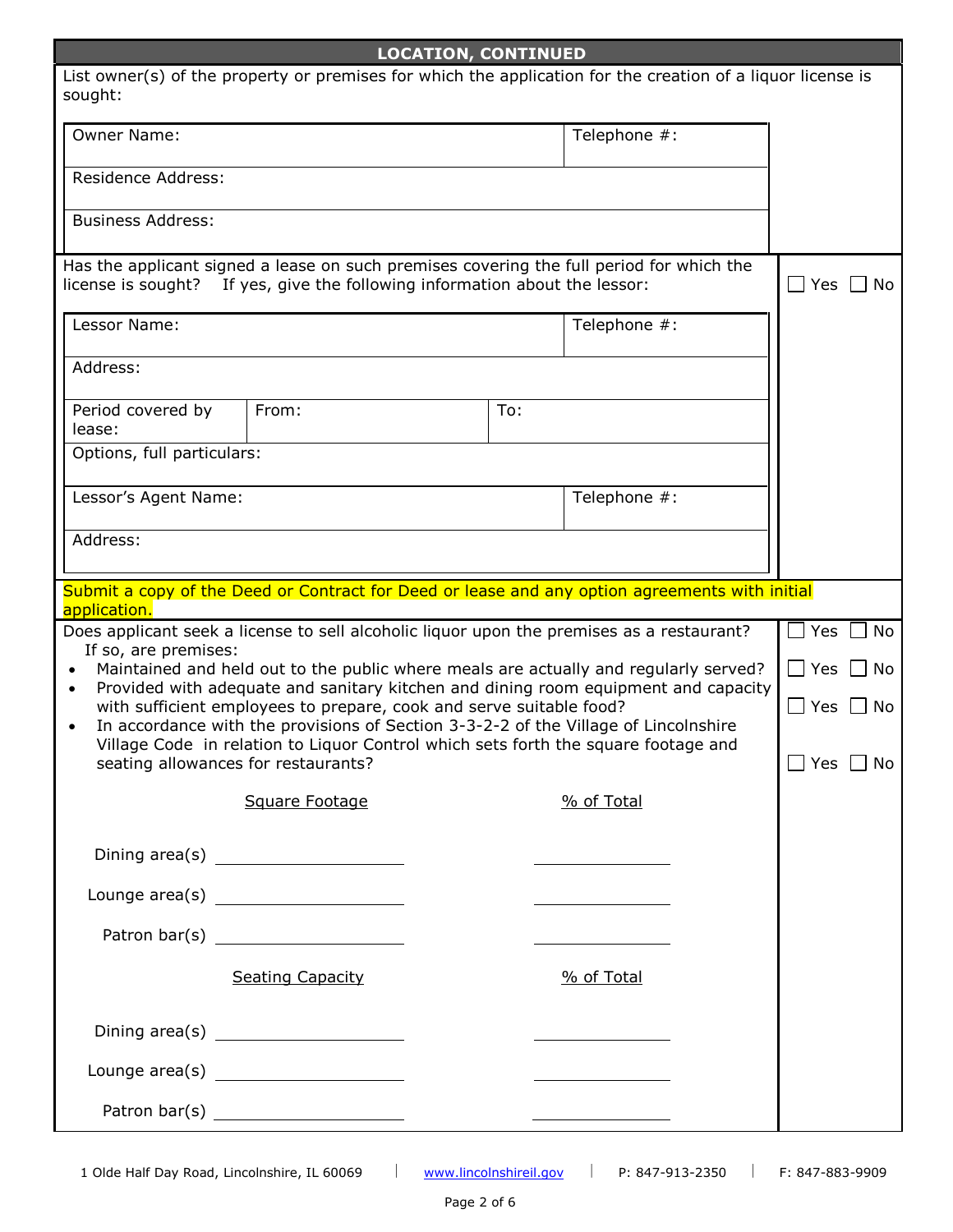| <b>LOCAL MANAGER</b>                                                                                                                                   |                                     |                    |                                                                     |           |
|--------------------------------------------------------------------------------------------------------------------------------------------------------|-------------------------------------|--------------------|---------------------------------------------------------------------|-----------|
| Will the business be conducted by a manager?<br>If yes, give the following information:                                                                |                                     |                    |                                                                     | Yes<br>No |
| Manager Name:                                                                                                                                          |                                     |                    | Telephone #:                                                        |           |
| Address:                                                                                                                                               |                                     |                    |                                                                     |           |
| Driver's License #:                                                                                                                                    |                                     | State of Issuance: |                                                                     |           |
| Authority conferred upon him/her with relation to the operation or management of the<br>business for which the creation of a liquor license is sought: |                                     |                    |                                                                     |           |
|                                                                                                                                                        |                                     |                    | SOLE PROPRIETORSHIP / PARTNERSHIP / CORPORATION                     |           |
| Business address of the sole proprietorship/partnership/corporation:                                                                                   |                                     |                    |                                                                     |           |
| List any other names this sole proprietorship/partnership/corporation is currently doing business as.                                                  |                                     |                    |                                                                     |           |
| List any other names this sole proprietorship/partnership/corporation has previously done business as.                                                 |                                     |                    |                                                                     |           |
| Date of Incorporation:                                                                                                                                 |                                     |                    | Under the laws of the State of:   Incorporation Certificate Number: |           |
| Is corporation qualified to do business in Illinois?<br>Date when corporation became qualified:                                                        |                                     |                    |                                                                     | Yes<br>No |
| Objects of corporation, as set forth in charter:                                                                                                       |                                     |                    |                                                                     |           |
| Submit a copy of the Charter of the Corporation with initial application.                                                                              |                                     |                    |                                                                     |           |
| If the sole proprietorship/partnership/corporation is held in a Trust, advise Trust Number and Location of<br>the Trust.                               |                                     |                    |                                                                     |           |
| Submit a copy of the Land Trust Disclosure Statement with initial application.                                                                         |                                     |                    |                                                                     |           |
| List all beneficiaries of the Trust and percentage of ownership. (Must total 100%)                                                                     |                                     |                    |                                                                     |           |
| <b>Name</b>                                                                                                                                            |                                     | $\frac{0}{0}$      |                                                                     |           |
|                                                                                                                                                        |                                     |                    |                                                                     |           |
|                                                                                                                                                        |                                     |                    |                                                                     |           |
|                                                                                                                                                        |                                     |                    |                                                                     |           |
|                                                                                                                                                        |                                     |                    |                                                                     |           |
|                                                                                                                                                        | ILLINOIS CORPORATE REGISTERED AGENT |                    |                                                                     |           |
| Full Name:                                                                                                                                             |                                     |                    | Date of Birth:                                                      |           |
| <b>Residence Address:</b>                                                                                                                              |                                     |                    |                                                                     |           |
| Telephone #:                                                                                                                                           | Driver's License #:                 |                    | State of Issuance:                                                  |           |
|                                                                                                                                                        |                                     |                    |                                                                     |           |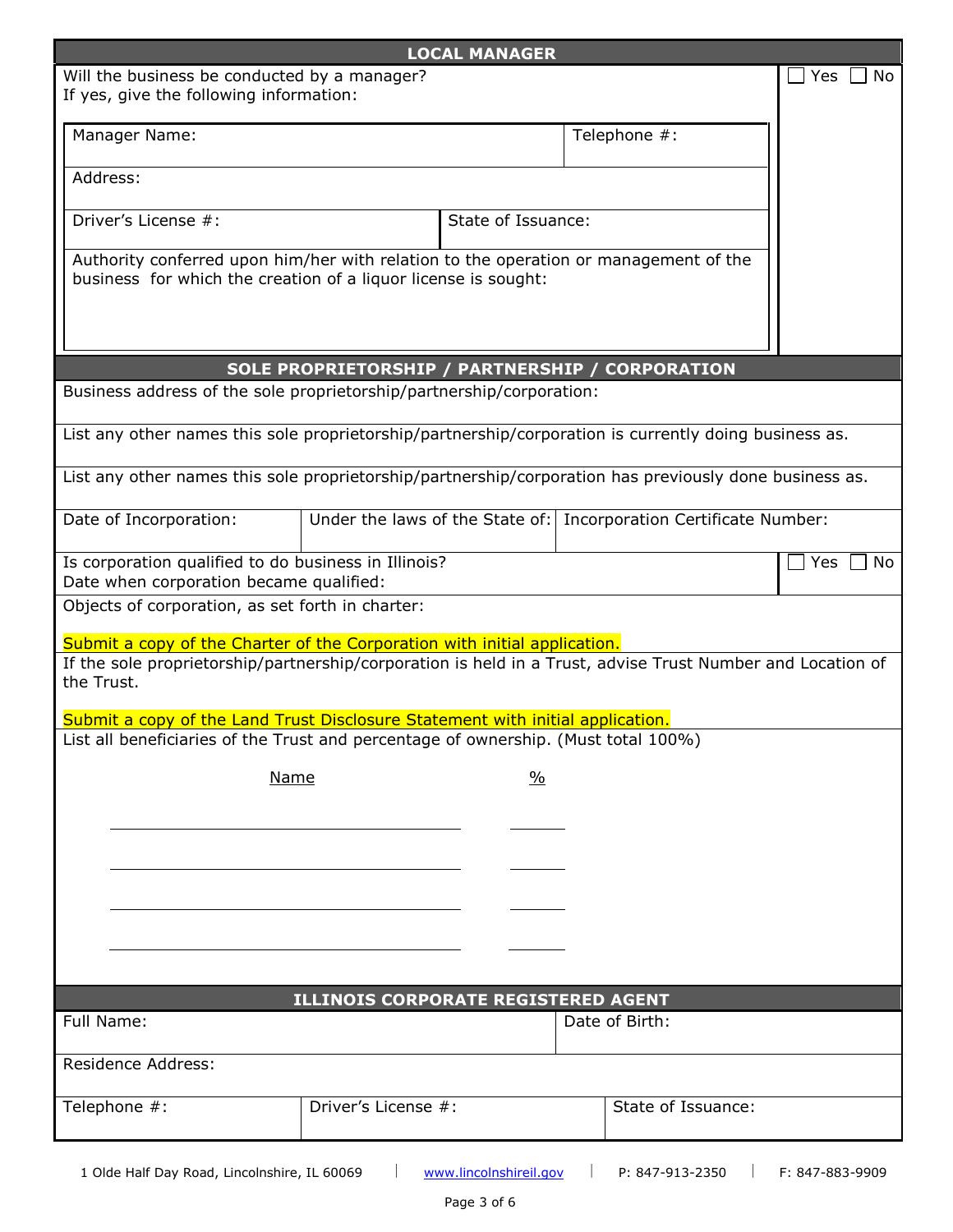| INDIVIDUALS / PARTNERS / OFFICERS / DIRECTORS / STOCKHOLDERS<br><b>WITH MORE THAN 5% OWNERSHIP</b> |                     |        |                    |                    |
|----------------------------------------------------------------------------------------------------|---------------------|--------|--------------------|--------------------|
| Full Name:                                                                                         |                     | Title: |                    | Date of Birth:     |
| <b>Residence Address:</b>                                                                          |                     |        |                    |                    |
| Telephone #:                                                                                       | Driver's License #: |        |                    | State of Issuance: |
| Full Name:                                                                                         |                     | Title: |                    | Date of Birth:     |
| Residence Address:                                                                                 |                     |        |                    |                    |
| Telephone #:                                                                                       | Driver's License #: |        | State of Issuance: |                    |
| Full Name:                                                                                         |                     | Title: |                    | Date of Birth:     |
| <b>Residence Address:</b>                                                                          |                     |        |                    |                    |
| Telephone #:                                                                                       | Driver's License #: |        |                    | State of Issuance: |
| Full Name:                                                                                         |                     | Title: |                    | Date of Birth:     |
| <b>Residence Address:</b>                                                                          |                     |        |                    |                    |
| Telephone #:                                                                                       | Driver's License #: |        | State of Issuance: |                    |
| Full Name:                                                                                         |                     | Title: | Date of Birth:     |                    |
| <b>Residence Address:</b>                                                                          |                     |        |                    |                    |
| Telephone #:                                                                                       | Driver's License #: |        | State of Issuance: |                    |
| Full Name:                                                                                         |                     | Title: | Date of Birth:     |                    |
| <b>Residence Address:</b>                                                                          |                     |        |                    |                    |
| Telephone #:                                                                                       | Driver's License #: |        | State of Issuance: |                    |
| Full Name:                                                                                         | Title:              |        |                    | Date of Birth:     |
| <b>Residence Address:</b>                                                                          |                     |        |                    |                    |
| Telephone #:                                                                                       | Driver's License #: |        |                    | State of Issuance: |
| Full Name:                                                                                         | Title:              |        |                    | Date of Birth:     |
| <b>Residence Address:</b>                                                                          |                     |        |                    |                    |
| Telephone #:                                                                                       | Driver's License #: |        | State of Issuance: |                    |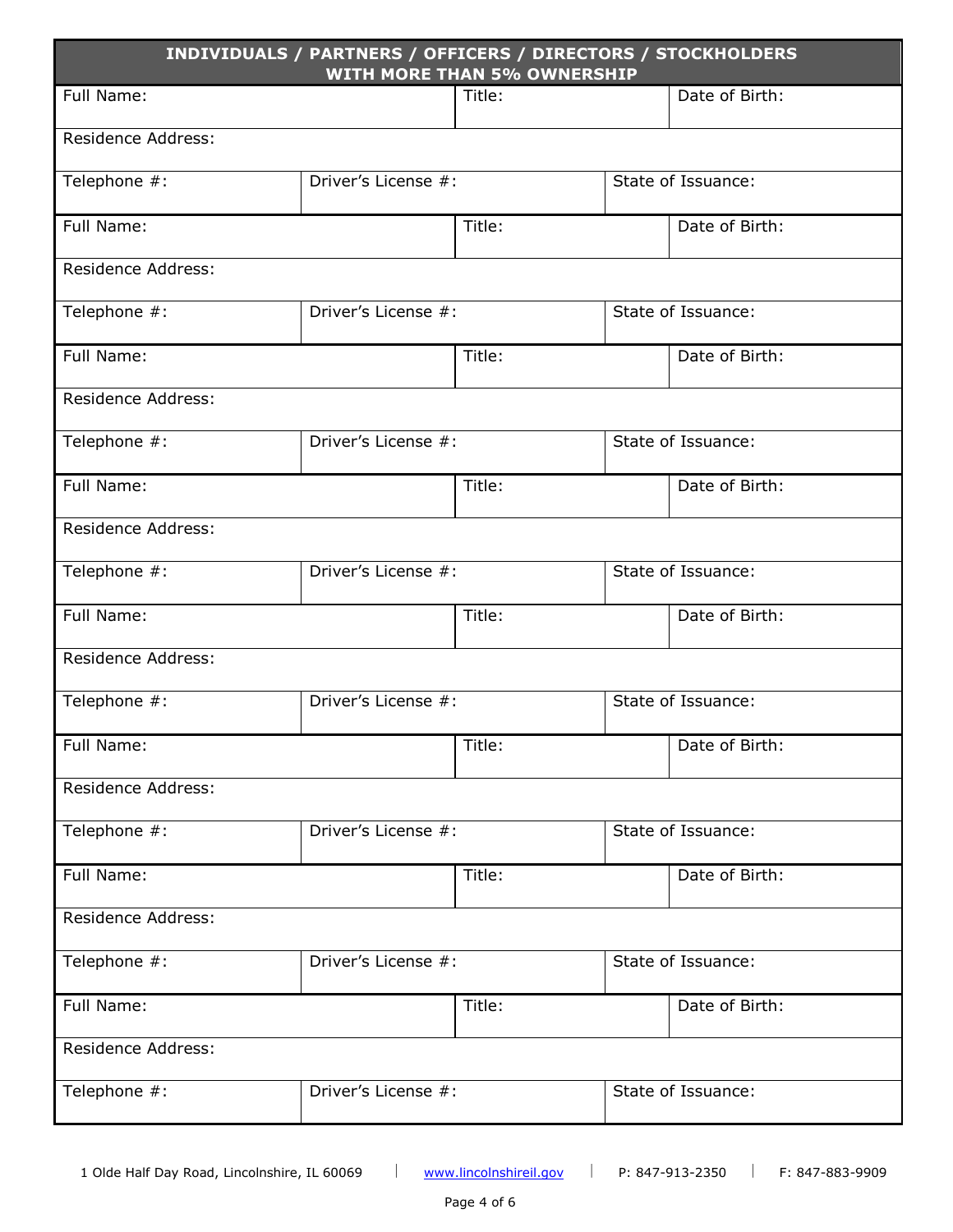| INDIVIDUALS / PARTNERS / OFFICERS / DIRECTORS / STOCKHOLDERS                                                                                                                                                                                                                                                                                                                                                                                                                                   |                                            |  |
|------------------------------------------------------------------------------------------------------------------------------------------------------------------------------------------------------------------------------------------------------------------------------------------------------------------------------------------------------------------------------------------------------------------------------------------------------------------------------------------------|--------------------------------------------|--|
| WITH MORE THAN 5% OWNERSHIP, CONTINUED                                                                                                                                                                                                                                                                                                                                                                                                                                                         |                                            |  |
| Does the applicant or partner (if Individual or Partnership) or any officer, manager, agent,<br>director of the corporation, or any stockholder(s) have an interest in or hold any other<br>current licenses providing for the sale or distribution, at retail or wholesale, of alcoholic<br>liquor?<br>If so, provide the name and address of the business(es) as well as the State and State<br>Liquor License Number:                                                                       | $Yes \mid No$                              |  |
| Have any hearings been conducted regarding the conduct and/or operation of any of the<br>above listed businesses by any State, County or municipal agency?<br>If so, provide the date, particulars and disposition:                                                                                                                                                                                                                                                                            | Yes<br>No                                  |  |
| Has any manufacturer, distributor or importing distributor directly or indirectly furnished,<br>loaned or rented any interior decorations other than signs for inside or outside use<br>(except signs existing prior to February 1, 1934), costing in aggregate more than<br>\$100.00 in any one calendar year for use in or about premises for which the creation of<br>a liquor license is sought?                                                                                           | Yes<br>No                                  |  |
| Has any manufacturer, importing distributor or distributor directly or indirectly paid or<br>agreed to pay for this license, advanced money or anything else of value or any credit<br>(other than merchandising credit in the ordinary course of business for a period not to<br>exceed 90 days), or is such person directly or indirectly interested in the ownership,<br>conduct or operation of the place of business? (other than interior decorations and signs<br>mentioned previously) | Yes<br>$\blacksquare$ No<br>$\blacksquare$ |  |
| Is the applicant engaged in the manufacture of alcoholic liquors?                                                                                                                                                                                                                                                                                                                                                                                                                              | No<br>Yes                                  |  |
| Has any applicant, partner, officer, manager or director of said corporation, or any<br>stockholder or stockholders owning in aggregate more than 5% of the stock of such<br>corporation, made application for a similar license on any premises other than those<br>described in this application?                                                                                                                                                                                            | Yes<br>No                                  |  |
| Has any applicant, partner, officer, manager or director of said corporation, or any<br>stockholder or stockholders owning in aggregate more than 5% of the stock of such<br>corporation, ever been convicted of any felony under and Federal or State law?                                                                                                                                                                                                                                    | No<br>Yes                                  |  |
| Has any applicant, partner, officer, manager or director of said corporation, or any<br>stockholder or stockholders owning in aggregate more than 5% of the stock of such<br>corporation, ever been convicted of being the keeper of a house of ill fame, or of<br>pandering or other crime opposed to decency and morality?                                                                                                                                                                   | <b>Yes</b><br>No                           |  |
| Has any applicant, partner, officer, manager or director of said corporation, or any<br>stockholder or stockholders owning in aggregate more than 5% of the stock of such<br>corporation, ever been convicted of a violation of any Federal or State liquor law since<br>February 1, 1934?                                                                                                                                                                                                     | No<br>Yes                                  |  |
| Is any law enforcing official, mayor, member of the village board of trustees, member of<br>a county board or state legislature or appointed officer of the executive branch of state<br>government directly or indirectly interested in the business for which the creation of a<br>liquor license is sought?                                                                                                                                                                                 | No<br>Yes                                  |  |
| Is any applicant, partner, officer, manager, director, stockholder or stockholders of the<br>corporation disqualified to receive a license under the liquor control provisions of the<br>Lincolnshire Village Code (as from time to time amended), or other ordinances of the<br>Village or laws of the State of Illinois?                                                                                                                                                                     | Yes<br>No                                  |  |
| Has any license previously issued to the applicant or partner (if Individual or Partnership)<br>or any officer, manager, agent, director of the corporation, or any stockholder(s) been<br>revoked, suspended or assessed a fine for any reason, by any Federal, State or local<br>authority?<br>If you answered yes to any of the above, please give full particulars including dates and locations of                                                                                        | No<br>Yes                                  |  |
| offenses.                                                                                                                                                                                                                                                                                                                                                                                                                                                                                      |                                            |  |